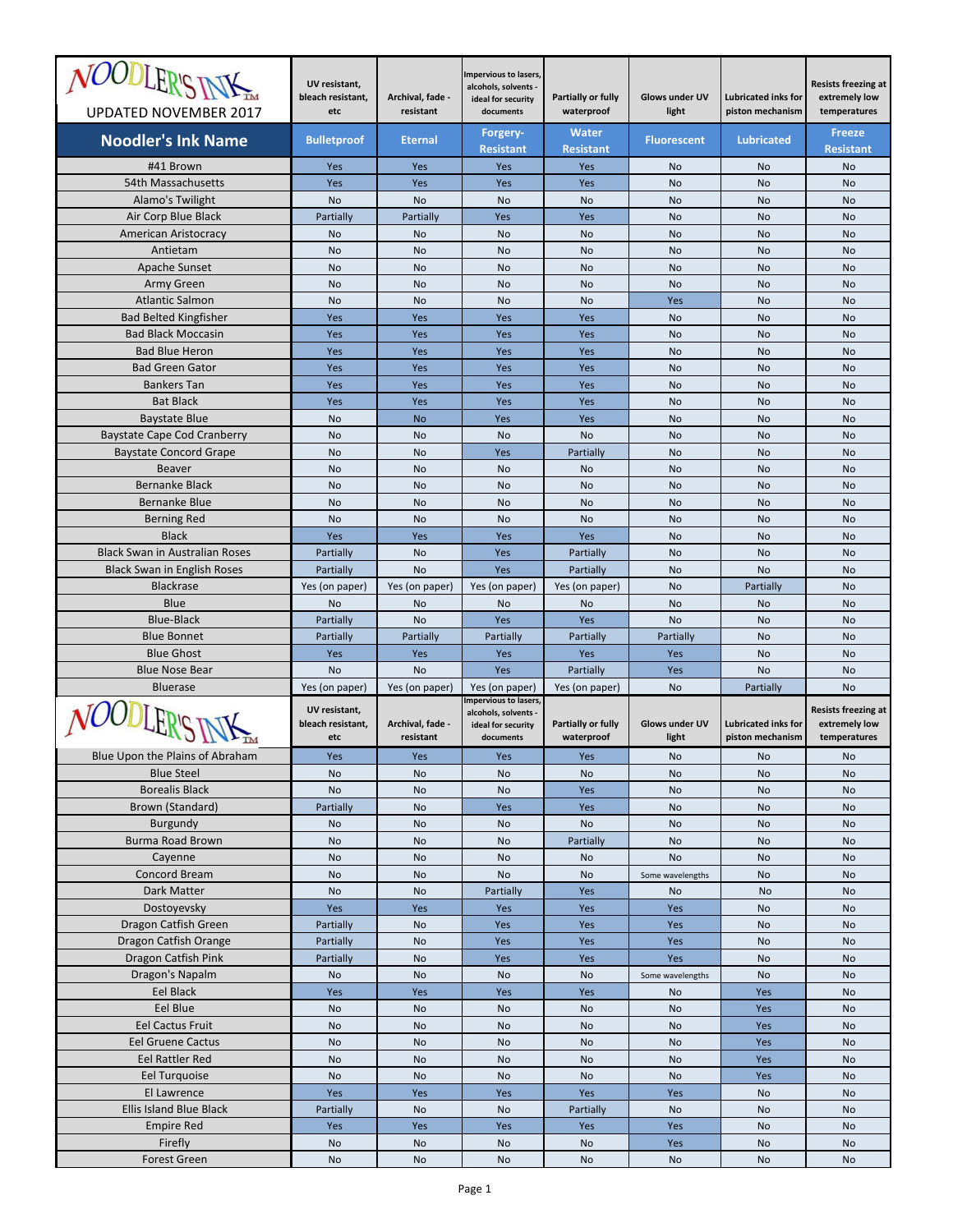| Fox Red                                     | Yes                      | Yes                           | Yes                                           | Yes                              | Yes                            | No                                             | <b>No</b>                     |
|---------------------------------------------|--------------------------|-------------------------------|-----------------------------------------------|----------------------------------|--------------------------------|------------------------------------------------|-------------------------------|
| <b>General of the Armies</b>                | Yes                      | Yes                           | Yes                                           | Yes                              | Some wavelengths               | No                                             | No                            |
| Georgia Peach                               | No                       | No                            | No                                            | No                               | Yes                            | No                                             | No                            |
| GI Green                                    | No                       | No                            | No                                            | Partially                        | No                             | No                                             | No                            |
| Golden Brown                                | Partially                | No                            | Yes                                           | Partially                        | No                             | No                                             | No                            |
| Green (Standard)                            | No                       | No                            | <b>No</b>                                     | No                               | No                             | No                                             | No                            |
| <b>Green Marine</b>                         | Partially                | No                            | Yes                                           | Partially                        | No                             | No                                             | No                            |
| <b>Gruene Cactus</b>                        | No                       | No                            | No                                            | No                               | No                             | No                                             | No                            |
| Habanero                                    | No                       | No                            | No                                            | No                               | No                             | No                                             | No                            |
| <b>Heart of Darkness</b>                    | Yes                      | Yes                           | Yes                                           | Yes                              | No                             | No                                             | No                            |
|                                             | UV resistant,            |                               | Impervious to lasers,<br>alcohols, solvents - |                                  |                                |                                                | <b>Resists freezing at</b>    |
| NOODLER'S                                   | bleach resistant,        | Archival, fade -              | ideal for security                            | Partially or fully               | <b>Glows under UV</b>          | <b>Lubricated inks for</b>                     | extremely low                 |
|                                             | etc                      | resistant                     | documents                                     | waterproof                       | light                          | piston mechanism                               | temperatures                  |
| Hellfire                                    | No                       | No                            | No                                            | No                               | Yes                            | No                                             | No                            |
| Henry Hudson Blue                           | Yes                      | Yes                           | Yes                                           | Partially                        | No                             | No                                             | No                            |
| <b>House Divided</b>                        | Yes                      | Yes                           | Yes                                           | Partially                        | Yes                            |                                                |                               |
| <b>Hunter Green</b>                         | Yes                      | Yes                           | Yes                                           | Yes                              | Yes                            | No                                             | No                            |
| <b>Kentucky Blue Grass</b>                  | Partially                | No                            | Partially                                     | Partially                        | No                             | No                                             | No                            |
| Kiowa Pecan                                 | Partially                | No                            | Yes                                           | Partially                        | No                             | No                                             | No                            |
| Kung Te-Cheng                               | Yes                      | Yes                           | Yes                                           | Yes                              | No                             | No                                             | No                            |
| La Couleur Royale                           | No                       | No                            | <b>No</b>                                     | No                               | No                             | No                                             | No                            |
| La Reine Mauve                              | Yes                      | Yes                           | Yes                                           | Yes                              | No                             | No                                             | No                            |
| Legal Blue                                  | Yes                      | Yes                           | Yes                                           | Yes                              | No                             | No                                             | No                            |
| Lexington Gray                              | Yes                      | Yes                           | Yes                                           | Yes                              | No                             | No                                             | No                            |
| Liberty's Elysium                           | Partially                | No                            | Yes                                           | Yes                              | No                             | No                                             | No                            |
| <b>Lightning Blue</b>                       | No                       | No                            | No                                            | No                               | Yes                            | No                                             | No                            |
| Luxury Blue                                 | Yes                      | Yes                           | Yes                                           | Yes                              | Yes                            | No                                             | No                            |
| <b>Mandalay Maroon</b>                      | No                       | No                            | No                                            | Partially                        | No                             | No                                             | No                            |
| <b>Manhattan Black</b>                      | Yes                      | Yes                           | Yes                                           | Yes                              | No                             | No                                             | No                            |
| <b>Manhattan Blue</b>                       | No                       | No                            | No                                            | No                               | No                             | No                                             | No                            |
| Manjiro Nakahama Whaleman's Sepia           | Yes                      | Yes                           | Yes                                           | Yes                              | Yes                            | No                                             | No                            |
| Mata Hari's Cordial                         | Yes                      | Yes                           | Yes                                           | Yes                              | Partially                      | No                                             | No                            |
| Midnight Blue                               | No                       | No                            | No                                            | No                               | No                             | No                                             | No                            |
| <b>Midway Blue</b>                          | No                       | No                            | No                                            | Partially                        | No                             | No                                             | No                            |
| Navajo Turquoise                            | No                       | No                            | No                                            | No                               | No                             | No                                             | No                            |
| Navy                                        | Partially                | No                            | Yes                                           | Partially                        | <b>No</b>                      | No                                             | No                            |
| Nightshade                                  | No                       | No                            | No                                            | No                               | No                             | No                                             | No                            |
| Nikita                                      | No                       | No                            | No                                            | No                               | No                             | No                                             | No                            |
| North African Violet                        | No                       | No                            | No                                            | Partially                        | No                             | No                                             | No                            |
| Old Dutch Colony Sepia                      | No                       | No                            | No                                            | No                               | No                             | No                                             | No                            |
| Omaha                                       | Partially                | Partially                     | Partially                                     | Partially                        | <b>No</b>                      | No                                             | <b>No</b>                     |
| <b>Operation Overlord Orange</b>            | No                       | No                            | No                                            | Partially                        | No                             | No                                             | No                            |
| <b>Ottoman Azure</b>                        | No                       | No                            | No                                            | No                               | No                             | No                                             | No                            |
| <b>Ottoman Rose</b>                         | No                       | No                            | No                                            | No                               | No                             | No                                             | No                            |
| Park Red                                    | No                       | No                            | No                                            | No                               | No                             | No                                             | No                            |
| Pasternak                                   | Yes                      | Yes                           | Yes                                           | Yes                              | Yes                            | No                                             | No                            |
| Periwinkle                                  | Yes                      | Yes                           | Yes<br>Impervious to lasers,                  | Yes                              | Some wavelengths               | No                                             | No                            |
| <i>NOODLER'ST</i>                           | UV resistant,            |                               | alcohols, solvents -                          |                                  |                                |                                                | <b>Resists freezing at</b>    |
|                                             | bleach resistant,<br>etc | Archival, fade -<br>resistant | ideal for security<br>documents               | Partially or fully<br>waterproof | <b>Glows under UV</b><br>light | <b>Lubricated inks for</b><br>piston mechanism | extremely low<br>temperatures |
|                                             |                          |                               |                                               |                                  |                                |                                                |                               |
| Polar Black                                 | Yes                      | Yes                           | Yes                                           | Yes                              | No                             | Yes                                            | Yes                           |
| Polar Blue                                  | Yes                      | Yes                           | Yes                                           | Yes                              | No                             | Yes                                            | Yes                           |
| Polar Brown                                 | Yes                      | Yes                           | Yes                                           | Yes                              | No                             | Yes                                            | Yes                           |
| Polar Green                                 | Yes                      | Yes                           | Yes                                           | Yes                              | No                             | Yes                                            | Yes                           |
| Polar Purple<br>Purple                      | Yes<br>No                | Yes<br>No                     | Yes<br>No                                     | Yes<br>No                        | No<br>No                       | Yes<br>No                                      | Yes<br>No                     |
|                                             |                          |                               |                                               |                                  |                                |                                                |                               |
| <b>Purple Heart</b><br><b>Purple Martin</b> | No<br>No                 | No<br>No                      | No<br>No                                      | No<br>No                         | No<br>No                       | Yes<br>No                                      | No<br>No                      |
| Purple Wampum                               | No                       | No                            | No                                            | No                               | No                             | No                                             | No                            |
| Q'Ternity                                   | No                       | No                            | No                                            | No                               | No                             | No                                             | No                            |
| Qin Shi Huang Red                           | No                       | No                            | No                                            | No                               | Yes                            | No                                             | No                            |
| Rabaul Red                                  | No                       | No                            | No                                            | Partially                        | No                             | No                                             | No                            |
| Rachmaninoff                                | Yes                      | Yes                           | Yes                                           | Yes                              | Yes                            | No                                             | No                            |
| Raven Black                                 | Yes                      | Yes                           | Yes                                           | Yes                              | Yes                            | No                                             | No                            |
| Red                                         | No                       | No                            | No                                            | No                               | <b>No</b>                      | No                                             | No                            |
| Red-Black                                   | Partially                | No                            | Yes                                           | Partially                        | No                             | No                                             | No                            |
|                                             |                          |                               |                                               |                                  |                                |                                                |                               |